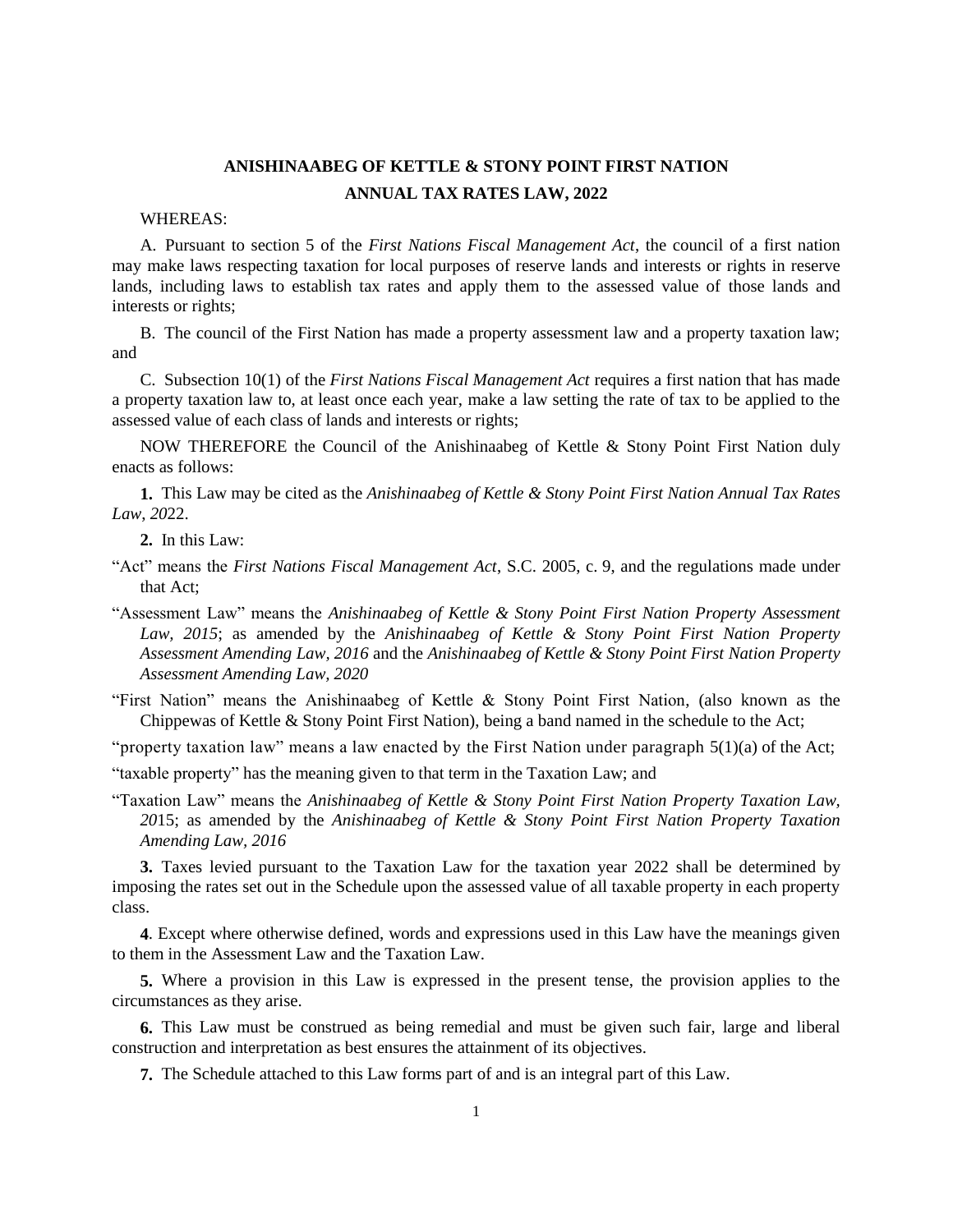**8.** This Law comes into force and effect on the day after it is approved by the First Nations Tax Commission.

THIS LAW IS HEREBY DULY ENACTED by Council on the 6 day of June, 2022, at Kettle & Stony Point First Nation, in the Province of Ontario.

A quorum of Council consists of five (5) members of Council.

Chief Jason Henry

Councillor Melissa Monague Councillor Ken Wolfe Jr.

Councillor Lincoln Jackson Councillor Jane Manning

Councillor Elizabeth J. Cloud Councillor Marshall E. George

Councillor Vince George Councillor Ronald C. George

Councillor Carmen Rogers Jr